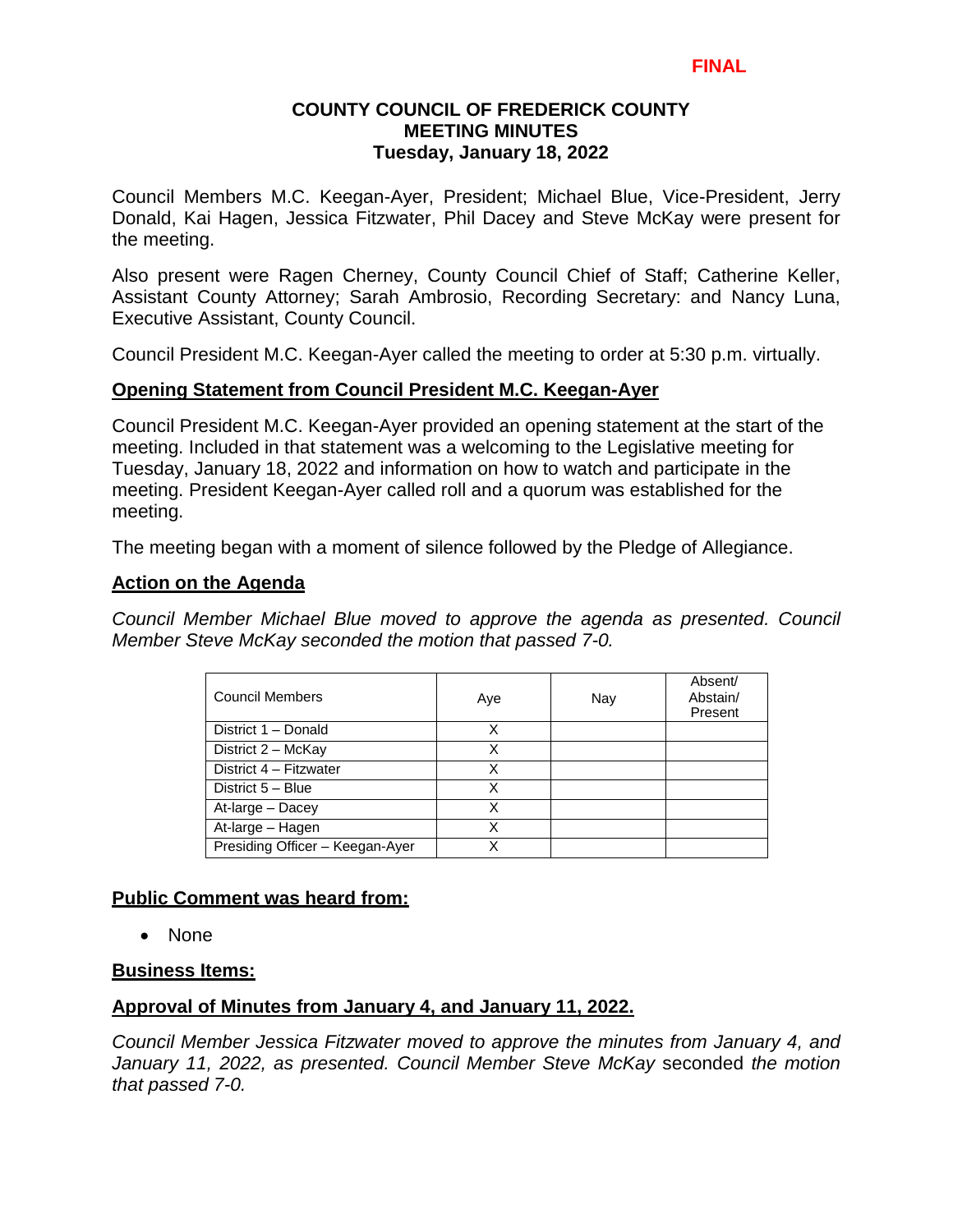### **COUNTY COUNCIL OF FREDERICK COUNTY MEETING MINUTES Tuesday, January 18, 2022**

| <b>Council Members</b>          | Aye | Nay | Absent/<br>Abstain/<br>Present |
|---------------------------------|-----|-----|--------------------------------|
| District 1 - Donald             | x   |     |                                |
| District 2 - McKay              | Χ   |     |                                |
| District 4 - Fitzwater          | x   |     |                                |
| District 5 - Blue               | x   |     |                                |
| At-large - Dacey                | Χ   |     |                                |
| At-large - Hagen                | Χ   |     |                                |
| Presiding Officer - Keegan-Ayer |     |     |                                |

# **Confirmation of Frederick County Planning Commission Appointee**

Rick Harcum, Chief Administrative Officer, County Executive's Office, briefed the Council on the Confirmation of the Frederick County Planning Commission Appointee.

*Council Member Steve McKay moved to confirm the appointment Robert White to the Frederick County Planning Commission to terms as presented by staff. Council Member Jerry Donald seconded the motion that passed 6-0-1. Council Member Kai Hagen Abstained.* 

| <b>Council Members</b>          | Aye | Nay | Absent/<br>Abstain/<br>Present |
|---------------------------------|-----|-----|--------------------------------|
| District 1 - Donald             | x   |     |                                |
| District 2 - McKay              | х   |     |                                |
| District 4 - Fitzwater          | Χ   |     |                                |
| District 5 - Blue               | Χ   |     |                                |
| At-large - Dacey                | Χ   |     |                                |
| At-large - Hagen                |     |     |                                |
| Presiding Officer - Keegan-Ayer |     |     |                                |

# **Confirmation of County Executive's Appointments to the Frederick County Boards and Commissions**

Joyce Grossnickle, Administrative Officer, briefed the Council on the Confirmation of County Executive's Appointments to Boards and Commissions.

#### Fire and Rescue Advisory Board

*Council Member Jerry Donald moved to confirm the appointments of FF/PM Anthony Gramiccioni and Mark Kirchman to the Fire and Rescue Advisory Board to terms as presented by staff. Council Member Kai Hagen seconded the motion that passed 7-0.*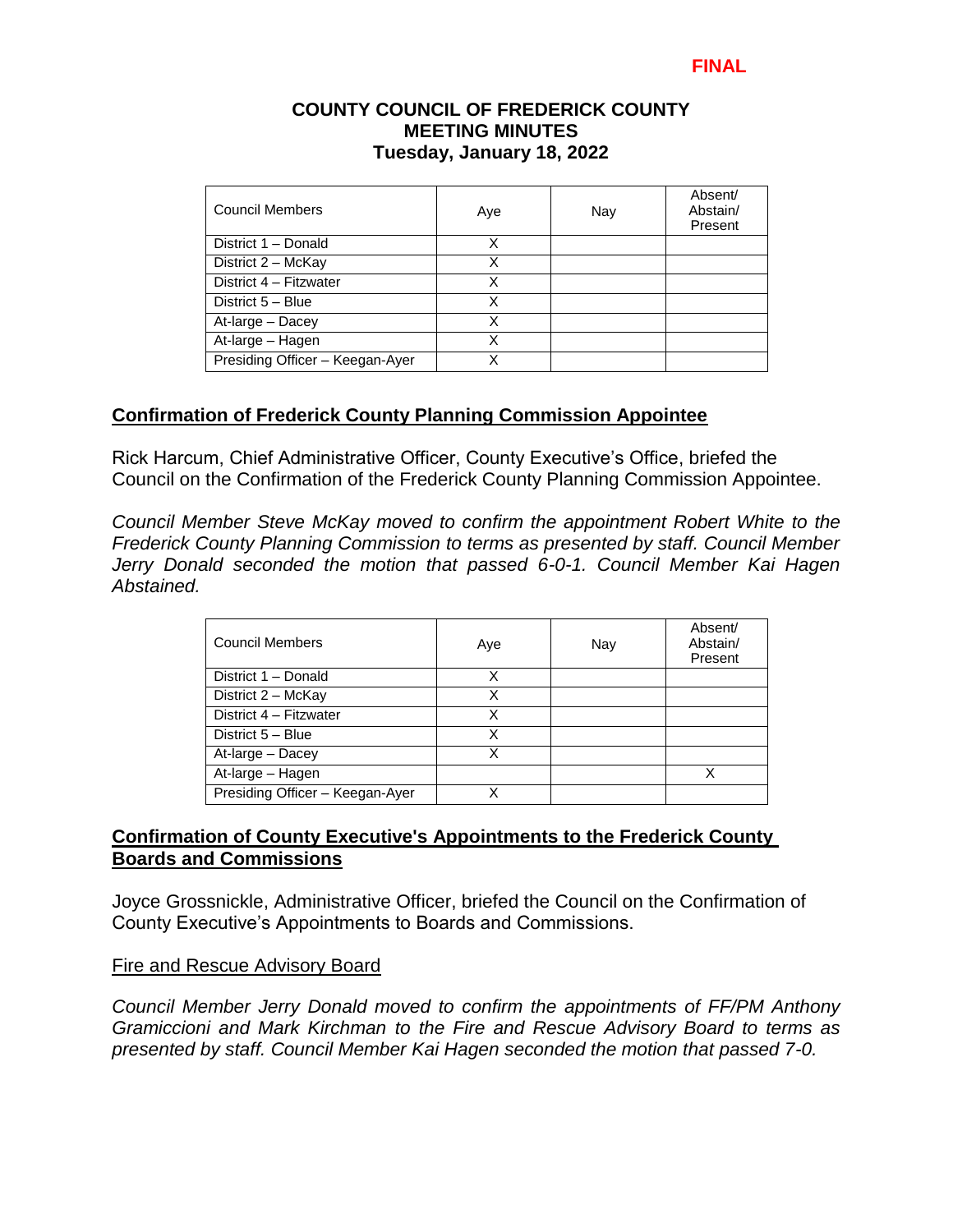### **COUNTY COUNCIL OF FREDERICK COUNTY MEETING MINUTES Tuesday, January 18, 2022**

| Council Members                 | Aye | Nay | Absent/<br>Abstain/<br>Present |
|---------------------------------|-----|-----|--------------------------------|
| District 1 - Donald             | X   |     |                                |
| District 2 - McKay              | X   |     |                                |
| District 4 - Fitzwater          | Χ   |     |                                |
| District 5 - Blue               | Χ   |     |                                |
| At-large - Dacey                | x   |     |                                |
| At-large - Hagen                | х   |     |                                |
| Presiding Officer - Keegan-Ayer | x   |     |                                |

### Parks and Recreation Commission

*Council Member Jerry Donald moved to confirm the appointment of The Honorable Davis Bass to the Parks and Recreation Commission to terms as presented by staff. Council Member Kai Hagen seconded the motion that passed 7-0.* 

| <b>Council Members</b>          | Aye | Nay | Absent/<br>Abstain/<br>Present |
|---------------------------------|-----|-----|--------------------------------|
| District 1 - Donald             | X   |     |                                |
| District 2 - McKay              | x   |     |                                |
| District 4 - Fitzwater          | Χ   |     |                                |
| District 5 - Blue               | Χ   |     |                                |
| At-large - Dacey                | x   |     |                                |
| At-large - Hagen                | x   |     |                                |
| Presiding Officer - Keegan-Ayer | x   |     |                                |

#### Veterans Advisory Council

*Council Member Steve McKay moved to confirm the appointments of Lt. Col. Sharon Jacko, USMC, Retired and CW03 David Kaye, US Army, Retired to the Veterans Advisory Council to terms as presented by staff. Council Member Jessica Fitzwater seconded the motion that passed 7-0.* 

| <b>Council Members</b>          | Aye | Nay | Absent/<br>Abstain/<br>Present |
|---------------------------------|-----|-----|--------------------------------|
| District 1 - Donald             | X   |     |                                |
| District 2 - McKay              | Χ   |     |                                |
| District 4 - Fitzwater          | x   |     |                                |
| District 5 - Blue               | х   |     |                                |
| At-large - Dacey                | Χ   |     |                                |
| At-large - Hagen                | χ   |     |                                |
| Presiding Officer - Keegan-Ayer |     |     |                                |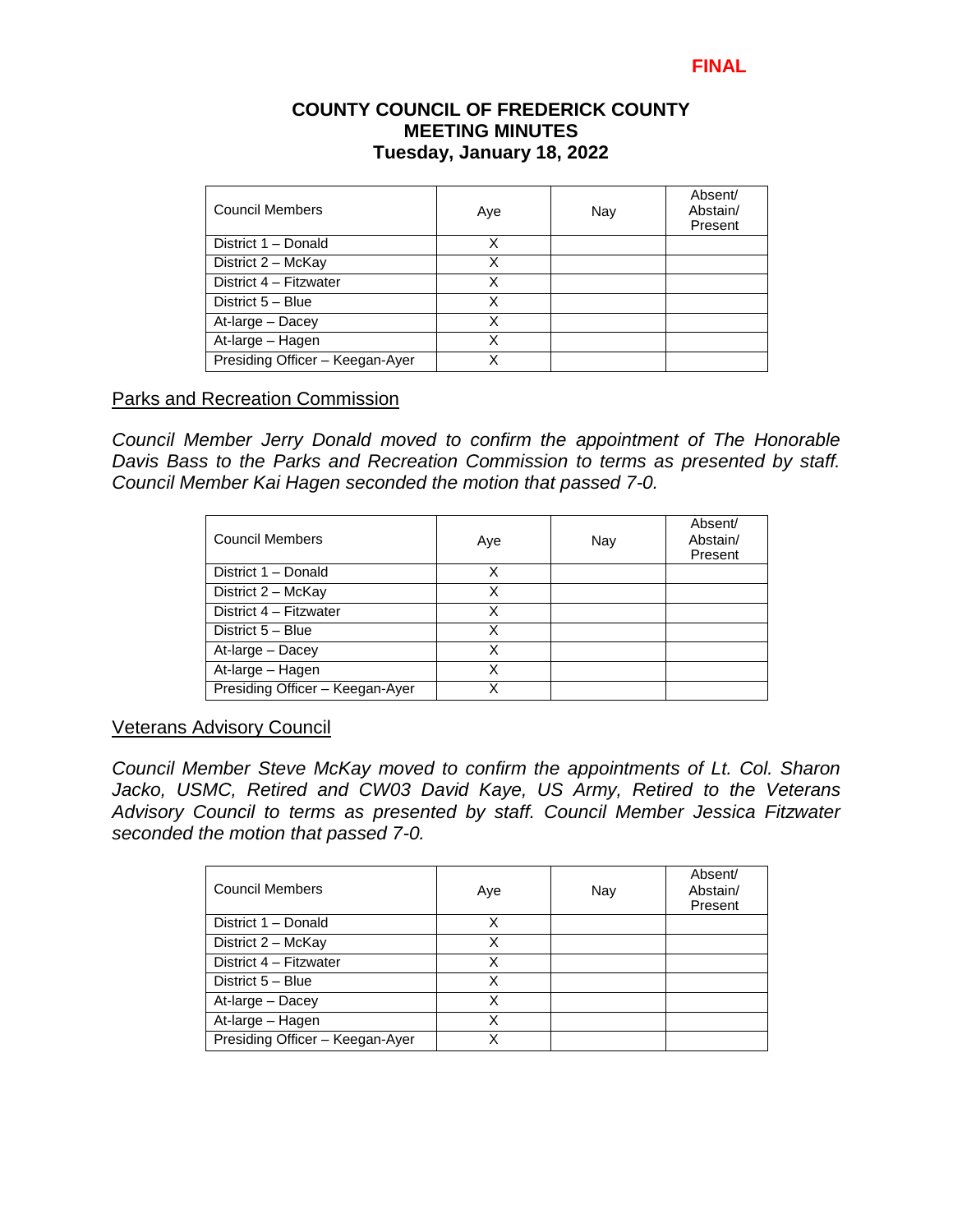# **COUNTY COUNCIL OF FREDERICK COUNTY MEETING MINUTES Tuesday, January 18, 2022**

# **Establish a New Climate and Energy Function within the Office of Sustainability and Environmental Resources and Fund Priorities**

Shannon Moore, Director, Office of Sustainability and Environmental Resources., briefed the Council on Establishing a New Climate and Energy Function within the Office of Sustainability and Environmental Resources and Fund Priorities.

*Council Member Jessica Fitzwater moved approve Budget Journal J-22-149. Council Member Kai Hagen seconded the motion that passed 5-2.* 

| <b>Council Members</b>          | Aye | Nay | Absent/<br>Abstain/<br>Present |
|---------------------------------|-----|-----|--------------------------------|
| District 1 - Donald             | Χ   |     |                                |
| District 2 - McKay              | Χ   |     |                                |
| District 4 - Fitzwater          | Χ   |     |                                |
| District 5 - Blue               |     | х   |                                |
| At-large - Dacey                |     |     |                                |
| At-large - Hagen                | Χ   |     |                                |
| Presiding Officer - Keegan-Ayer |     |     |                                |

### **Budget Journal and Budget Ordinance Amendment to Establish New Capital Projects for Climate and Energy within the Office of Sustainability and Environmental Resources**

Shannon Moore, Director, Office of Sustainability and Environmental Resources., briefed the Council on the Budget Journal and Budget Ordinance Amendment to Establish New Capital Projects for Climate and Energy within the Office of Sustainability and Environmental Resources.

*Council Member Jessica Fitzwater moved approve Budget Journal J-22-150 and Amended Budget Ordinance. Council Member Kai Hagen seconded the motion that passed 6-1.* 

| <b>Council Members</b>                           | Aye | Nay | Absent/<br>Abstain/<br>Present |
|--------------------------------------------------|-----|-----|--------------------------------|
| District 1 - Donald                              | X   |     |                                |
| $\overline{D}\overline{\text{t}}$ rict 2 – McKay | X   |     |                                |
| District 4 - Fitzwater                           | Χ   |     |                                |
| District 5 - Blue                                | X   |     |                                |
| At-large - Dacey                                 |     |     |                                |
| At-large - Hagen                                 | Χ   |     |                                |
| Presiding Officer - Keegan-Ayer                  |     |     |                                |

# **First Reading Calendar**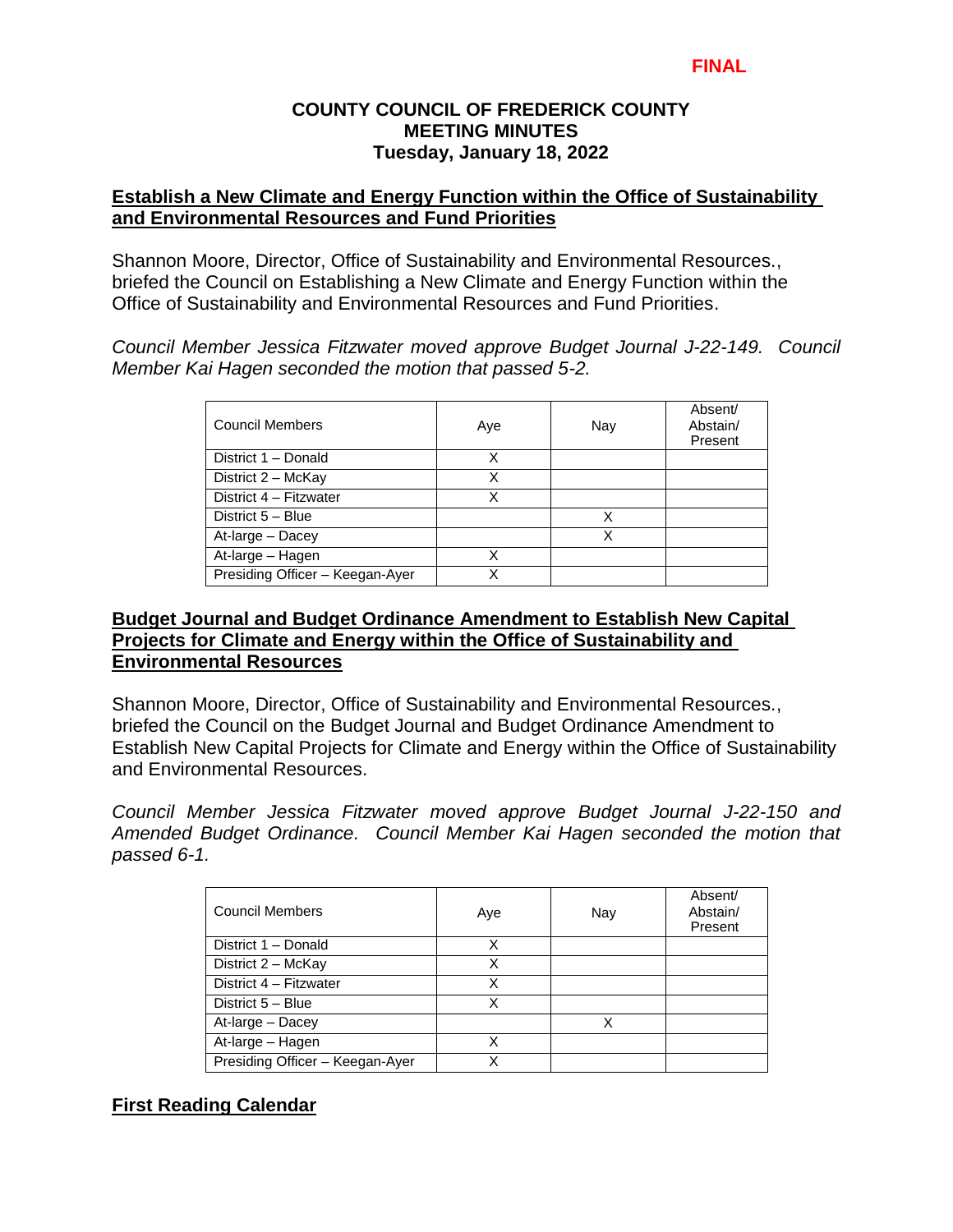# **COUNTY COUNCIL OF FREDERICK COUNTY MEETING MINUTES Tuesday, January 18, 2022**

At 5:50 p.m. Council President M.C. Keegan-Ayer passed the gavel to Council Vice President Michael Blue

### **Electric Vehicle Charging Infrastructure for Charging Electric Vehicles in Certain New Residential Structures**

Council President M.C. Keegan-Ayer provided information to the Council on the Proposed Bill - Electric Vehicle Charging Infrastructure for Charging Electric Vehicles in Certain New Residential Structures.

At 5:54 p.m. Council Vice President Michael Blue passed the gavel back to Council President M.C. Keegan-Ayer

# **Third Reading Calendar**

# **Bill 21-13 – Amend Elderly Individuals & Uniformed Service Members Property Tax**

*Council Member Steve McKay moved to approve Bill 21-13 – Amend Elderly Individuals & Uniformed Service Members Property Tax as presented. Council Member Kai Hagen*  seconded *the motion.*

At 5:59 p.m. Council President M.C. Keegan-Ayer passed the gavel to Council Vice President Michael Blue

*Council President M.C. Keegan-Ayer moved to approve Amendment 1 on Bill 21-13 – Amend Elderly Individuals & Uniformed Service Members Property Tax. Council Member seconded the motion that failed 3-4.*

#### **AMENDMENT 1 on Bill No. 21-13**

**Introduction Date:** January 18, 2022 **Adopted/Rejected/Withdrawn:** \_\_\_\_\_\_\_\_\_\_\_\_\_\_\_\_\_\_\_\_

**Introduced By:** Council President Keegan-Ayer (District 3)

An ACT to: Expand the eligibility, remove the income-based needs test for uniformed service members, and raise the home value threshold to \$500,000 to qualify for the uniformed service members property tax credit.

On Exhibit 1, Page 2, it is hereby amended as follows:

#### **§ 1-8-67. ELDERLY INDIVIDUALS AND UNIFORMED SERVICE MEMBERS PROPERTY TAX CREDIT.**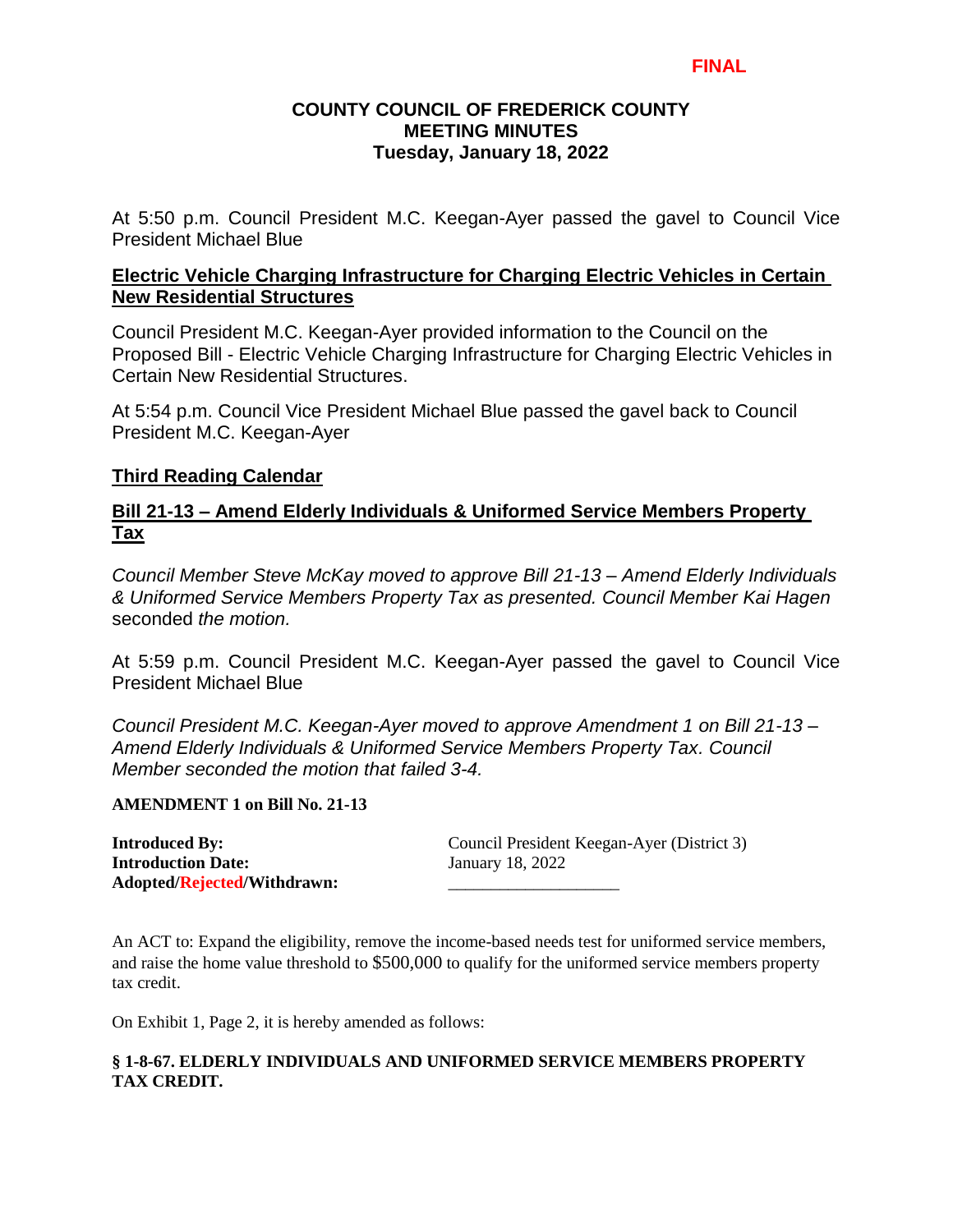# **COUNTY COUNCIL OF FREDERICK COUNTY MEETING MINUTES Tuesday, January 18, 2022**

\*\*\*\*\*\*\*\*\*\*\*\*\*\*\*\*\*\*\*\*\*\*\*\*\*\*\*\*\*\*\*\*\*\*\*\*\*\*\*\*\*\*\*\*\*\*\*\*\*\*\*\*\*\*\*\*\*\*\*\*\*\*

(E) This property tax credit shall be calculated only on the lesser of:

#### (1) **\$400,000** [500,000] or

(2) The assessed value of the dwelling reduced by the amount of any assessment on which a property tax credit is granted under Md. Code. Ann., Tax Property Article, § 9-105.

| <b>Council Members</b>   | Aye | Nay | Absent/<br>Abstain/<br>Present |
|--------------------------|-----|-----|--------------------------------|
| District 1 - Donald      | x   |     |                                |
| District 2 - McKay       |     | Χ   |                                |
| District 4 - Fitzwater   | Χ   |     |                                |
| District 3 - Keegan-Ayer | Χ   |     |                                |
| At-large - Dacey         |     | x   |                                |
| At-large - Hagen         |     | х   |                                |
| Presiding Officer - Blue |     |     |                                |

At 6:05 p.m. Council Vice President Michael Blue passed the gavel back to Council President M.C. Keegan-Ayer

*The Council then returned to the original motion made by Council Member Steve McKay to approve Bill 21-13 – Amend Elderly Individuals & Uniformed Service Members Property Tax as presented and was seconded by Council Member Kai Hagen that passed 4-3.* 

| Council Members                 | Aye | Nay | Absent/<br>Abstain/<br>Present |
|---------------------------------|-----|-----|--------------------------------|
| District 1 - Donald             |     |     |                                |
| District 2 - McKay              | x   |     |                                |
| District 4 - Fitzwater          |     | x   |                                |
| District 5 - Blue               | x   |     |                                |
| At-large - Dacey                | Χ   |     |                                |
| At-large - Hagen                | x   |     |                                |
| Presiding Officer - Keegan-Ayer |     | χ   |                                |

# **Public Comment was heard from:**

• Richard Kaplowitz